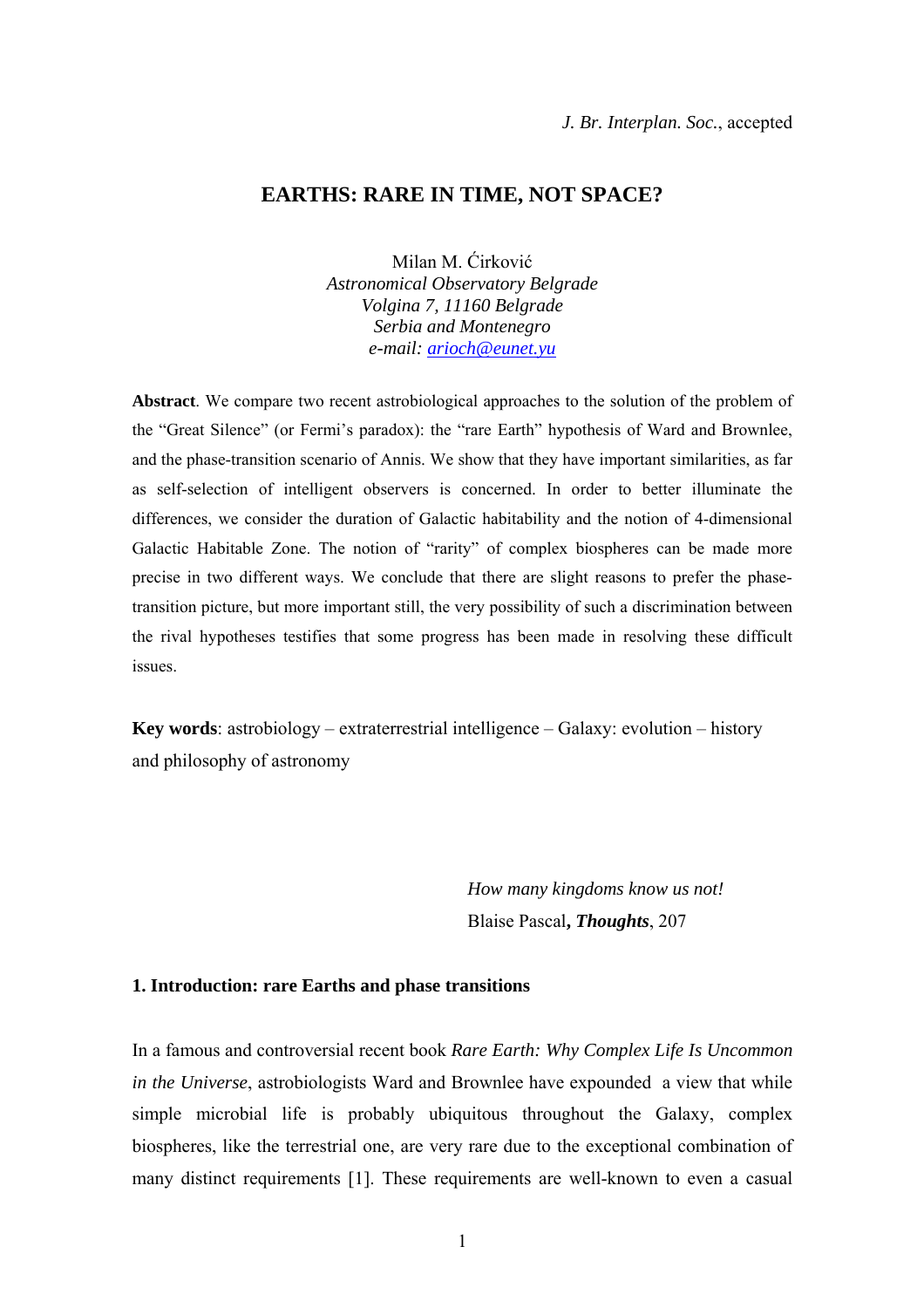student of astrobiology: being in the very narrow interval of distances from the parent star, having a large moon to stabilize the planetary axis, having a giant planet ("Jupiter") at right distance to deflect much of the impacting cometary and asteroidal material, etc. Each of these requirements is *prima facie* unlikely, so that their combination is bound to be incredibly rare and probably unique in the Milky Way. In addition, Ward and Brownlee break new grounds with pointing the importance of hitherto downplayed factors, like the importance of plate tectonics or "Snowball Earth" episodes for the development of complex life. We cannot enter into a detailed presentation of this "rare Earth" (henceforth RE) hypothesis; the book of Ward and Brownlee makes a rich and highly rewarding reading, with many independent strands masterfully weaved into the grand mosaic. It is sufficient to say here that RE offers a solution to the (in)famous Fermi's "paradox" (or the "Great Silence" problem): there are no alien societies in the Galaxy since the Earth (i.e., a complex metazoan habitat) is inherently very rare.<sup>1</sup> Even if some of them exist by a fluke, they are likely to be of non-technological character (like the large cetaceans here on Earth) due to one or more of sensitive parameters, like the existence of plate tectonics. On this theory, Earths are fantastically rare at all epochs and in all spatial locations in the Galaxy, as well as in other galaxies. Consequently, intelligent life (and especially the one in possession of technology) is also fantastically rare.

 The seminal paper of Annis [2] opened a new vista by introducing (though not quite explicitly) the notion of **global regulation mechanism**, that is, a dynamical process preventing or impeding uniform emergence and development of life all over the Galaxy.<sup>2</sup> In Annis' model, which he dubbed the phase-transition model for reasons to be explained shortly, the role of such global Galactic regulation is played by gamma-ray bursts (henceforth GRBs), collosal explosions caused either by terminal collapse of supermassive objects ("hypernovae") or mergers of binary neutron stars. GRBs observed since 1950s have been known for almost a decade already to be of cosmological origin, arising in galaxies often billions of parsecs away, and it has been calculated that these are the most energetic events in the universe since the Big Bang itself. Astrobiological and ecological consequences of GRBs and related phenomena have been investigated recently in several studies [5-7]. To give just a flavor of the

 $\overline{a}$ 

<sup>&</sup>lt;sup>1</sup> For the best review of Fermi's "paradox" and its many solutions, see Brin [3]. The most recent and very systematic, though not quite unbiased, review is the book of Webb [4].

<sup>2</sup> A similar suggestion has been made earlier by Clarke [8], although his model was entirely qualitative and used wrong physical mechanism (Galactic core outbursts) for global regulation; see also [9,10].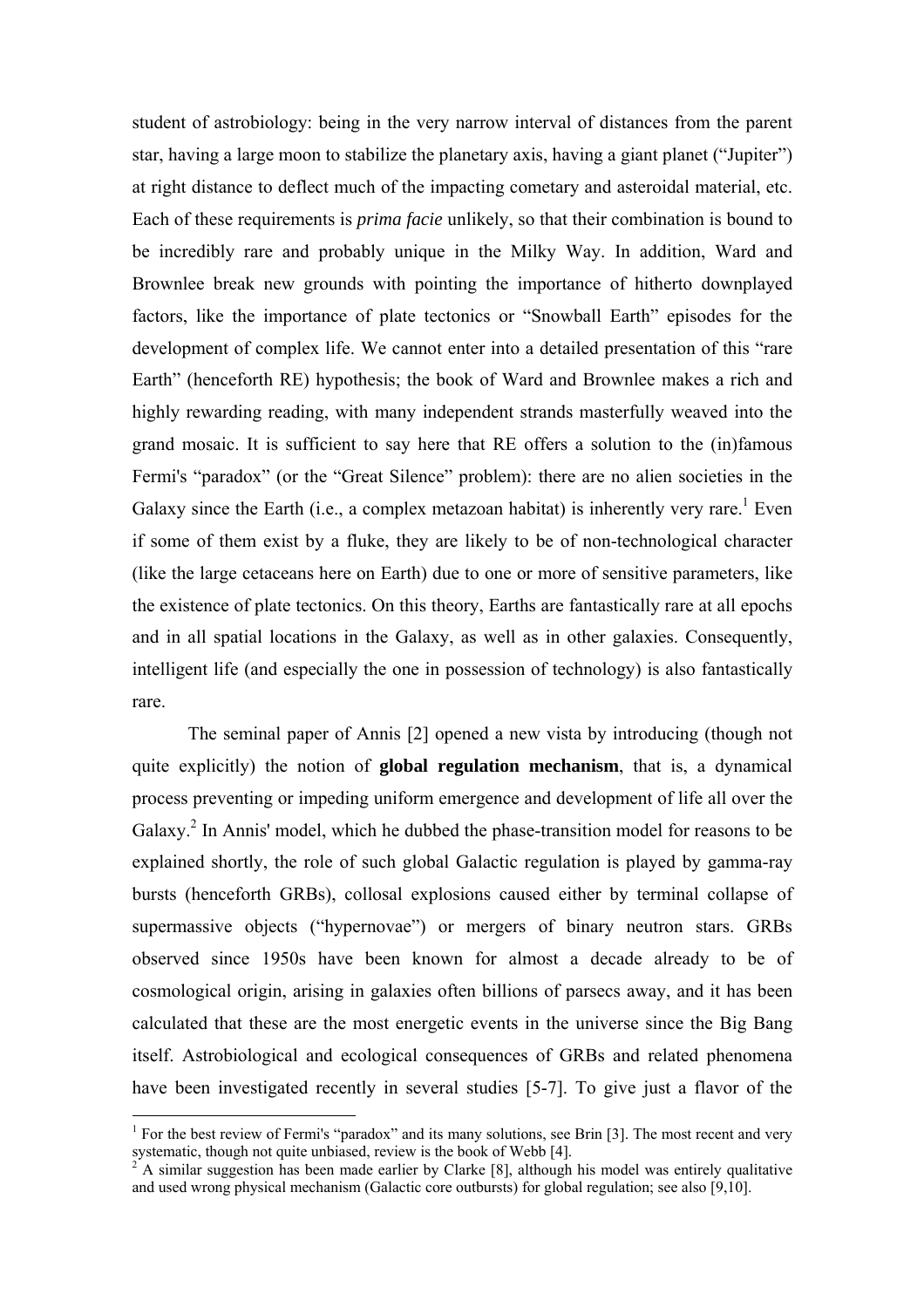results, let us mention that Dar [6] has calculated that the terminal collapse of the famous supermassive object Eta Carinae could deposit in the upper atmosphere of Earth the energy equivalent to the simultaneous explosions of 1 kiloton nuclear bomb per  $km<sup>2</sup>$ all over the hemisphere facing the hypernova! Annis suggested that GRBs could cause mass extinctions of life all over the Galaxy (or at least the Galactic habitable zone, henceforth GHZ; see [11]), preventing or arresting the emergence of complex life forms. Thus, there is only a very small probability that a particular planetary biosphere could evolve intelligent beings in our past. However, since the regulation mechanism exhibits **secular evolution**, with the rate of catastrophic events decreasing with time, at some point the astrobiological evolution of the Galaxy will experience a change of regime. When the rate of catastrophic events is high, there is a sort of quasi-equilibrium state between the natural tendency of life to spread, diversify, and complexify, and the rate of destruction and extinctions. When the rate becomes lower than some threshold value, intelligent and space-faring species can arise in the interval between the two extinctions and make themselves immune (presumably through technological means) to further extinctions, and spread among the stars. Thus the Galaxy experiences a **phase transition**: from an essentially dead place, with pockets of low-complexity life restricted to planetary surfaces, it will, on a very short (Fermi-Hart-Tipler) timescale, become filled with high-complexity life. We are living within that interval of exciting time, in the state of **disequilibrium** [12], on the verge of the Galactic phase transition; this is the phase-transition (henceforth PT) scenario.

 It is obvious that PT scenario explains the "Great Silence": there simply have not passed enough time for civilizations significantly older from ours to arise. On the other hand, entrance into the disequilibrium regime is easy to obtain within the framework of Annis' GRB-dominated PT picture: cosmology assures us that the average rate of GRBs increases with redshift, i.e. decreases with cosmic time on the average as  $\propto$  exp(-t/ $\tau$ ), with the time-constant  $\tau$  of the order of 10<sup>9</sup> yrs [2]. The quantitative model of PT-type will be presented in a subsequent study [13].

 It is important to understand that the GRB-mechanism is just one of possible physical processes underlying the PT paradigm. Any catastrophical mechanism operating on sufficiently large scales (in comparison to the GHZ scale) and exhibiting secular evolution can play a similar role. There is no dearth of such mechanisms; some of the ideas proposed in literature which have not been clearly shown to be non-viable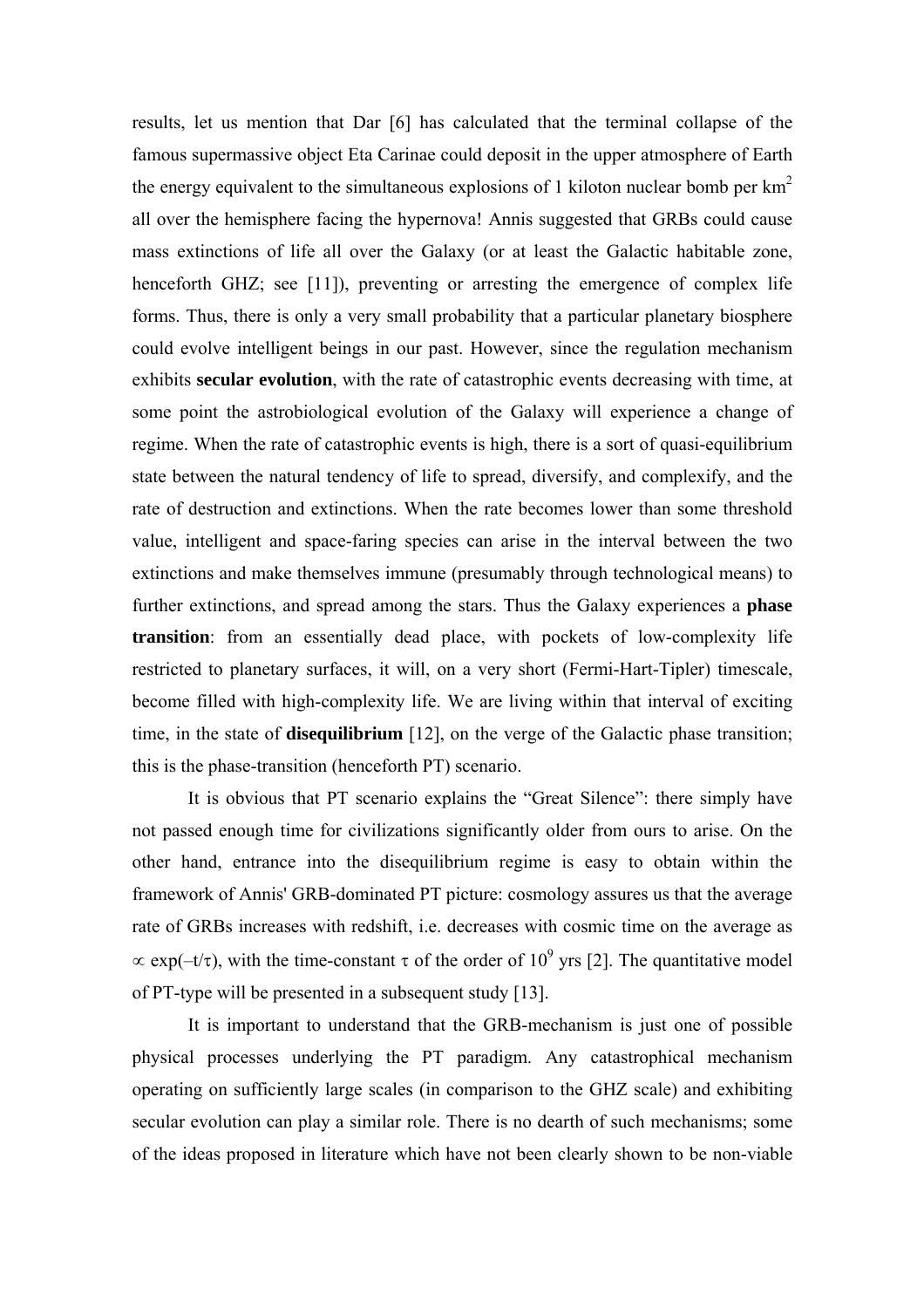are cometary impact-causing "Galactic tides" [14,15], neutrino irradiation [16], clumpy cold dark matter [17], or climate changes induced by spiral-arm crossings [18]. Moreover, all these effects are cumulative: total risk function of the global regulation is the sum of all risk functions of individual catastrophic mechanisms. The secular evolution of all these determine collectively whether and when conditions for the astrobiological phase transition of the Galaxy will be satisfied. (Of course, if GRBs are the most important physical mechanism of extinction, as Annis suggested, than their distribution function will dominate the global risk function and force the phase transition.)

 These two hypotheses, RE and PT are not dissimilar at all. On the contrary, they share some of their best features, notably the employment of observation-selection effects (cf. [19]) in astrobiology. According to RE, the existence of complex biosphere on Earth (and, by extension, us as intelligent observers) selects a much narrower range of parameters in the astrobiological parameter space than previously thought. On the other hand, PT scenario suggests that the same fact (the existence of complex biosphere) selects a particular epoch, in addition to selection of the same (or similar) habitable range of astrobiological parameters. Both RE and PT reject the so-called Principle of Mediocrity (or Copernican Principle): that there is nothing special about local conditions in both spatial and temporal sense. Both RE and PT lean heavily on recent astrophysical and astrochemical evidence; for instance, recent calculations of metallicity requirements for the terrestrial planet formation are crucial for RE hypothesis, and the observations of cosmological GRBs and their evolution rate are an important underpinning of the PT hypothesis. In this manner, they are different from a host of other explanations of the "Great Silence", like the Zoo-hypothesis of Ball [20], or the stock "nuclear holocaust" scenarios of von Hoerner, Sagan, and others (e.g., [21,22]). The latter type of explanation explicitly rely on assumptions of sociological nature, which is certainly a methodological disadvantage.

 Our goal in the rest of this paper is, therefore, to illuminate the distinctions between the two, and to demonstrate that, while the empirical discrimination is still unfeasible, there are several epistemological and methodological issues on which the PT picture is more satisfactory. To understand this, we have to consider first some philosophical notions relevant for our purpose.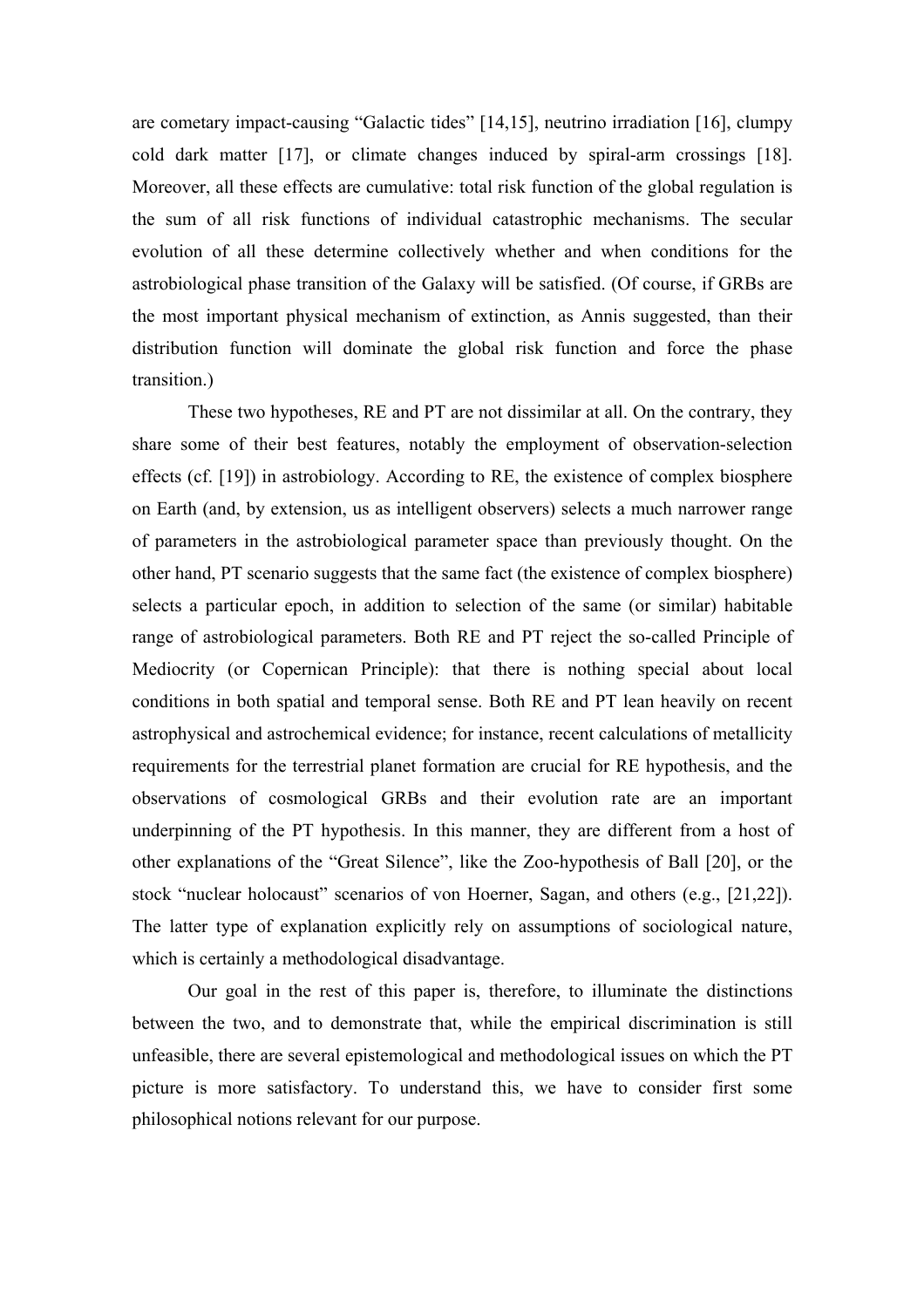## **2. Anthropic "window of opportunity"**

We expect intelligent observers to arise only within a well-defined temporal "window of opportunity". Since its appearance against the background cosmological time is an observation selection effect, we shall dubb it the **anthropic window**. Boundaries of this window are still not very well-known, since we do not know enough about the physical, chemical, and biological pre-conditions of observership. However, some of the relevant processes are currently intensely investigated, and we may at least broadly outline the intervals for its lower and upper boundaries. First, we have to inquire about the physical processes limiting the conditions friendly to origination of complex life. Lower limit on the anthropic window has been subject of much discussion which, actually, helped flesh out the anthropic principle(s) itself ([23]; for a review, see [24], esp. Chapter 4). Historically, it has been concluded that intelligent observers require such important astrophysical processes, like the galaxy formation, sufficient amount of stellar nucleosynthesis, and the Main Sequence stellar stability. Recently, Lineweaver has calculated that the average age of terrestrial planets in the Milky Way is  $6.4 \pm 0.9$  Gyr, and they have started forming about 9.3 Gyr ago [25]. This epoch can be taken as the lower boundary of the anthropic window.

 The upper boundary is much less investigated territory, belonging to the nascent discipline of **physical eschatology**. 3 Since luminous stars are producing entropy at finite rate, and since the overall baryonic matter density is finite (and rather small in comparison to the total cosmological energy-density,  $\Omega_B/\Omega \approx 0.05$ ), it is obvious that the star-formation in spiral disks will cease at some point, and that the present **stelliferous era** (Adams and Laughlin 1997) will come to an end. When will that happen is much less certain, due to astrophysical uncertainties about the rate of infall of matter into the spiral disks, but will occur most probably in about 100 – 1000 Gyr [26]. Since the latter value is roughly comparable to the lifetime of the dimmest Main Sequence stars [27], we can take it as the boundary of the era in which there are shining stars. If stars are formed after this epoch, it must be through very rare exotic means, such as the brown dwarf collisions [28], which are quite unlikely to produce and retain habitable planets. Thus, the end of the stelliferous epoch is the definite *terminus ante quem* for the emergence of life on habitable planets.

 $\overline{a}$ 

<sup>&</sup>lt;sup>3</sup> Physical eschatology is a rather young branch of astrophysics, dealing with the future fate of astrophysical objects, as well as the universe itself; for an overview and bibliography see [31].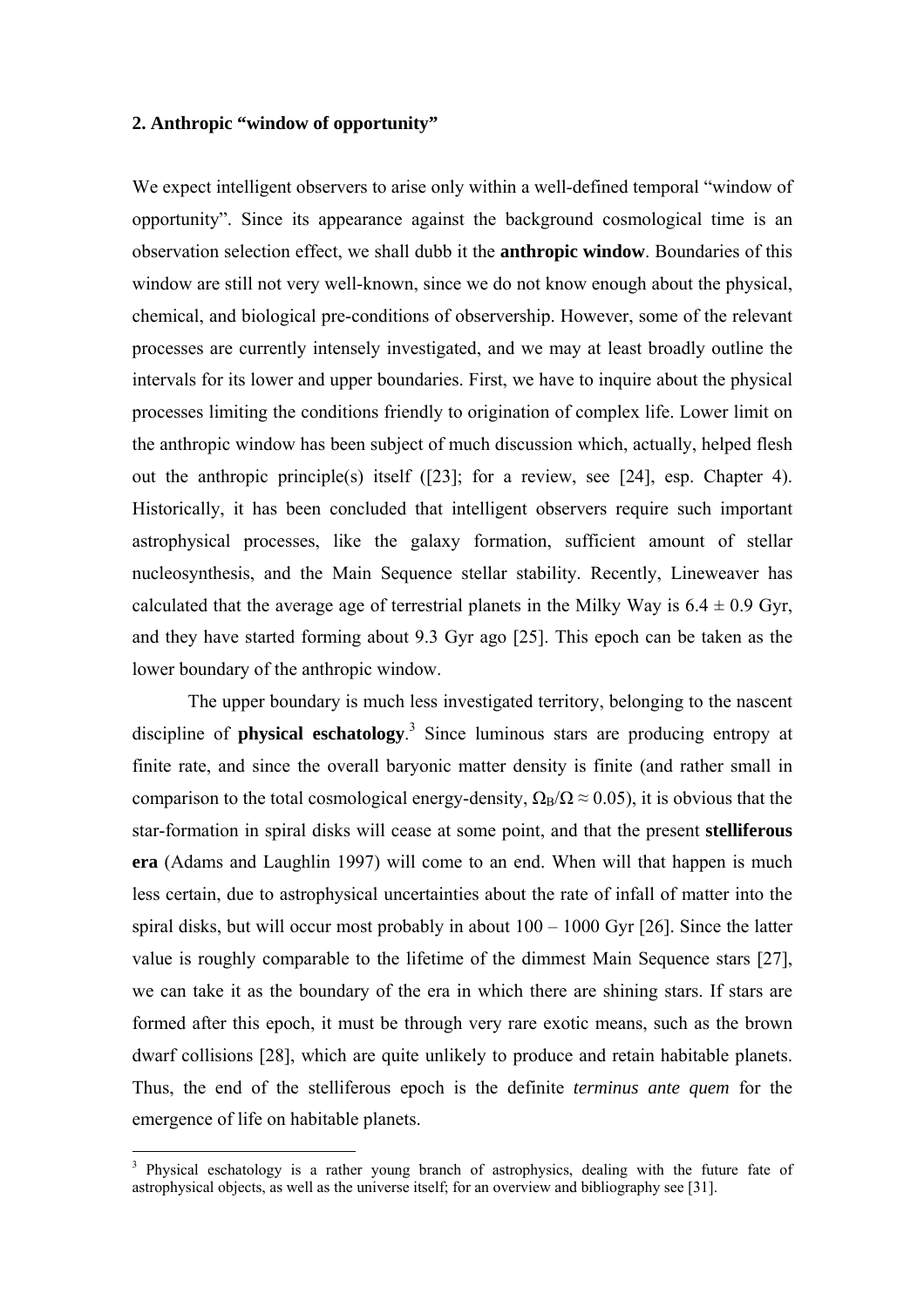However, other earlier *terminii* are possible. Will chemical evolution make planets hostile to complex life before the end of the stelliferous era? In recent astrobiological discussions, it was suggested that at least two different processes can bring the *terminus* earlier: i.) the lack of radioactive elements generating plate tectonics, and ii.) the lack of water for planet formation and subsequent biological activities. As far as the role of plate tectonics in emergence of complex metazoan life goes, it is still a highly speculative issue. Ward and Brownlee make much of it in their monograph, but conclusions are not unequivocal. Even they admit that, for instance, complex and intelligent metazoans can develop on oceanic planets or on planets with only small, volcanic islands. On the other hand, the astrophysical side of the story in this case is clear: with the decline of supernova rates in future, radioactive elements (mainly U, Th, and radioactive isotope  ${}^{40}K$ ) will decline in abundance until completely disappearing at the timescales of dozens or hundreds of Gyr. However, we should study the role of geophysical processes in general, and plate tectonics in particular, in emergence of intelligence and technological civilization, before we accept this earlier *terminus*.

 As far as the mechanism ii.) is concerned, the situation here is somewhat inverse: the biological side of the story is obvious – without water no inhabitable planet can form whatsoever. The astrophysics is not very clear, especially if we take into account the notion of **limiting metallicity** [28], i.e. we expect that due to opacity effects, the amount of elements heavier than helium will have an asymptotic value of about  $20\%$ .<sup>4</sup>

We should keep in mind two additional points:

 $\overline{a}$ 

• Anthropic window appears on the background of an ever-expanding universe dominated by the cosmological constant  $\Lambda$  (e.g., [29,30]). In the infinite cosmic time, the probability of randomly chosen epoch being located within the finite interval is zero. Yet, we find ourselves living exactly in such an epoch. This is another instance of failure of the naively understood "Copernican principle". A spatial analogue of this is clear: if we were to be located in truly typical or random position in space, we would have expected to be located in the

<sup>&</sup>lt;sup>4</sup> In the same time, rough calculations of Adams and Laughlin show that the asymptotic abundance of hydrogen is also about 20%, the rest of matter being converted to chemically inert helium.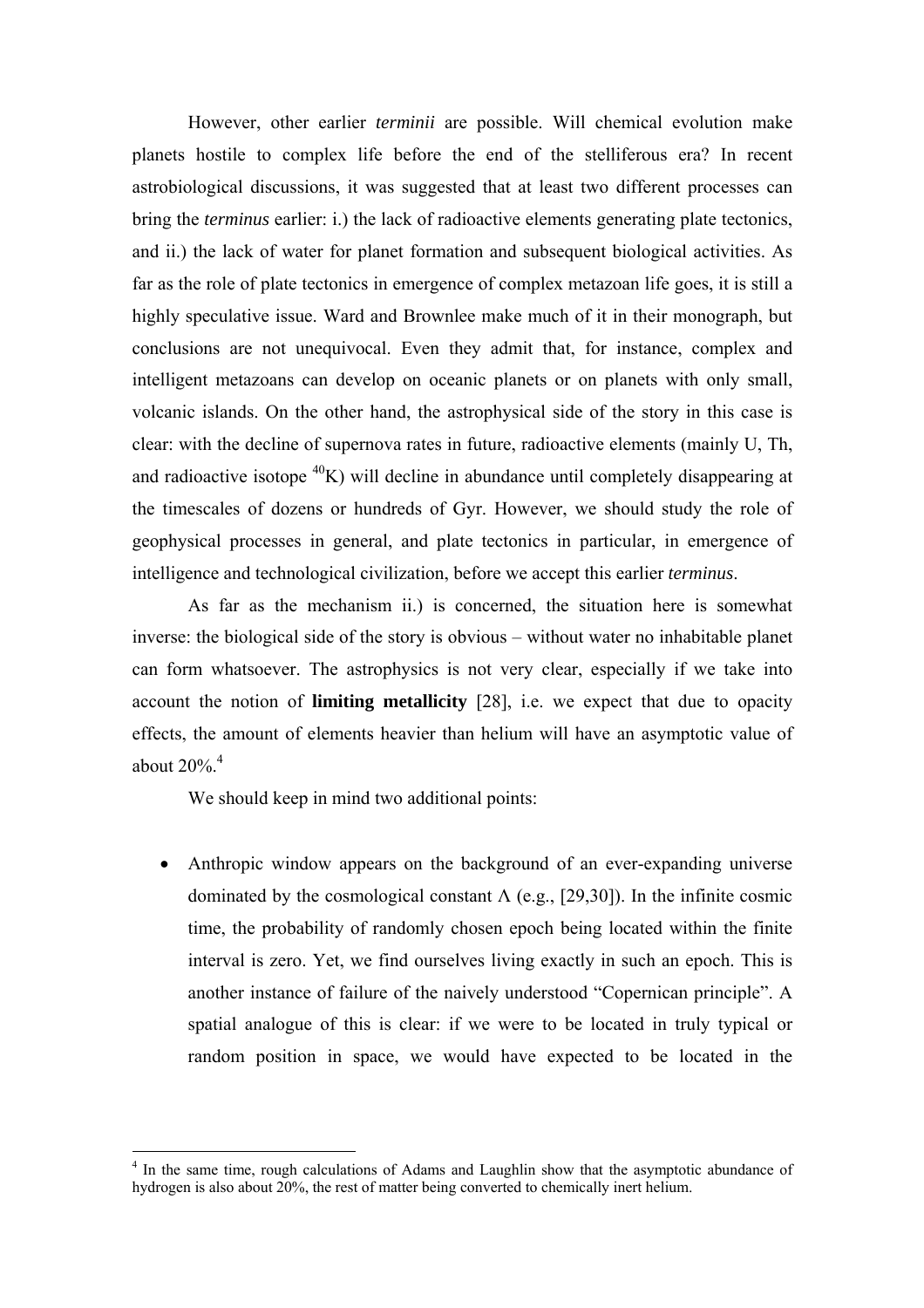intergalactic space, which by far dominates the spatial volume of the universe.<sup>5</sup> Fallacy of this reasoning is rather obvious.

• On the other hand, the anthropic window applies only to the **emergence** of life and intelligence. Once they arise, intelligent observers can, in principle, exist at epoch outside the window. Of course, the observers would need sophisticated technological methods to do this, but those would presumably exist prior to the end of the "anthropic window"; a well-known example is Dyson's "hibernating" civilization in an ever-expanding universe ([32]; but see [33]).

#### **3. 4-dimensional Galactic habitable zone**

 $\overline{a}$ 

Thus, we have outlined the boundaries (at least in principle) of the Galactic habitable zone in both space and time (see Figure 1). In spatial terms, GHZ is an annular ring, slowly expanding outward as the Galactic chemical evolution builds up sufficient metallicity to build new habitable terrestrial planets.<sup>6</sup> Its inner radius, which separates the region of instability of planetary orbits due to frequent stellar encounters (and possibly also nuclear activity, high cosmic-ray flux, and other effects) stays constant in the first approximation. In temporal terms, it is the interval  $(-9.3 \text{ Gyr}, +1000 \text{ Gyr})$  in which habitable terrestrial planets can arise around Main Sequence stars.

 A wider, 4-D spatiotemporal perspective has proven repeatedly useful in the history of physical science, since Einstein and Minkowski. Hereby we propose that such a perspective can be useful in astrobiology, too; in particular, it offers a convenient framework for discriminating between the two observation-selection approaches to explanation of the "Great Silence." In addition, we are able to be more precise in defining what "rare" really means in the astrobiological context.

 Within RE paradigm, there are just a few points, possibly only a single point, representing formations of planets friendly to complex metazoan life in the entire 4-

 $<sup>5</sup>$  In fact, the temporal version is stronger, since in the infinite – but spatially homogeneous, in accordance</sup> with the Cosmological Principle – universe, the subset of "inhabitable" locations (like the surfaces of terrestrial planets in habitable zones of G-type stars in disks of spiral galaxies, etc.) is also infinite. Thus, the ratio of habitable to non-habitable region will tend to a small, but still finite value. In contradistinction, the ratio of habitable (finite) to non-habitable (infinite) temporal intervals is zero!

 $6$  The increase is approximately linear with time if we accept the assumptions of [11], namely that the radial metallicity profile stays exponential at all times and that the mass scale of a terrestrial planet is exponential with [Fe/H].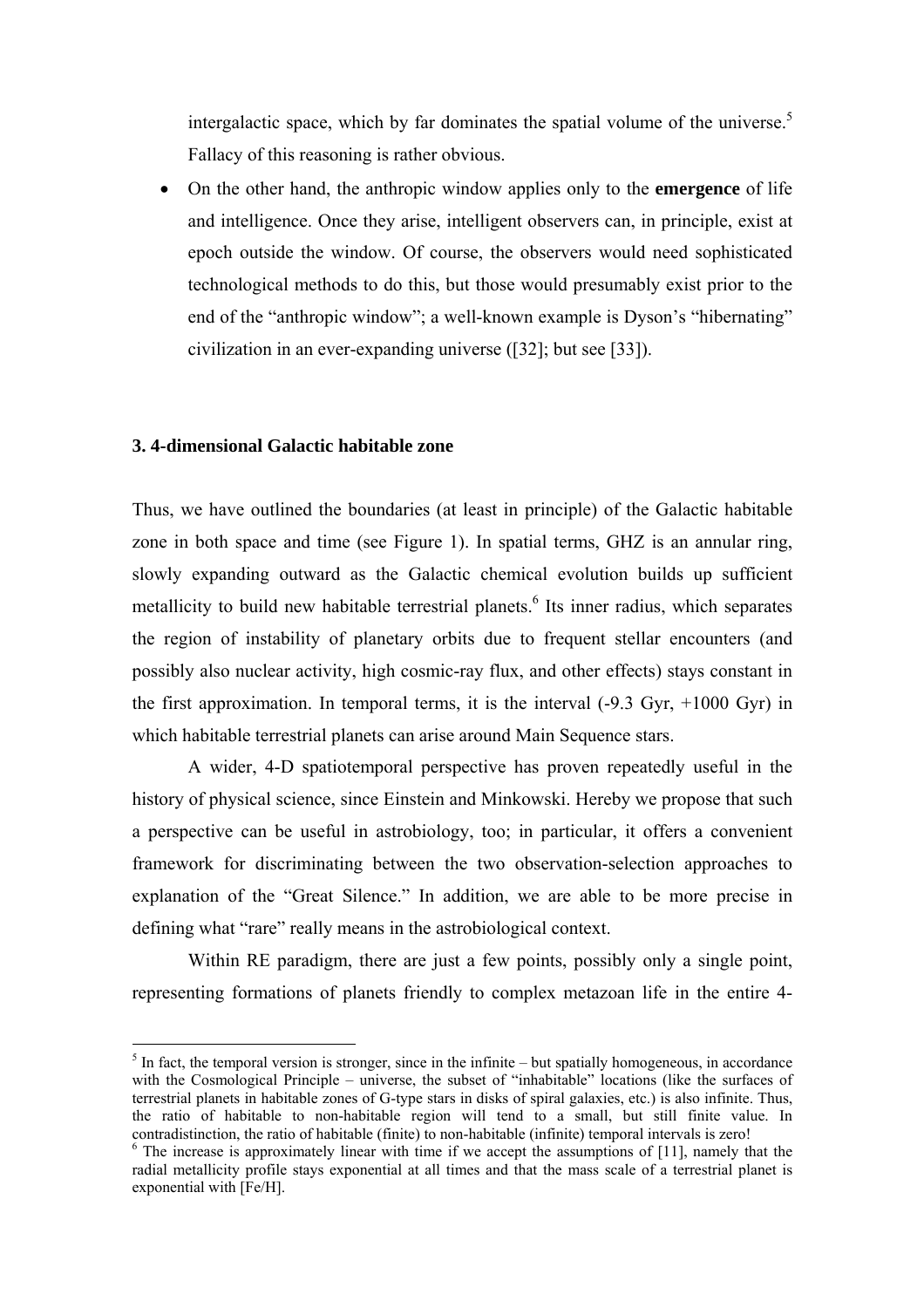volume of the generalized GHZ. There is no correlation to be expected between those few points, and if it really is only a single point (**our** Earth!), its position in 4-D GHZ is purely random. If we follow the history of those small number of points, there will be no discernible pattern either, nothing which could tell us something about the future of life in the Galaxy.



**Figure 1.** A schematic presentation of 4-D GHZ with one spatial dimension ("thickness" of the disk) suppressed. A snapshot at each epoch of the Galactic history shows an annular ring with an ever-increasing outer boundary.

 On the other hand, on PT paradigm, the situation is entirely different. There is a characteristic timescale, which we can call  $t_{PT}$ , which denotes the epoch (or beginning of the short interval) of **phase transition**, which is explicable in astrophysical terms (as the moment, say, in which the average interval between GRBs becomes shorter than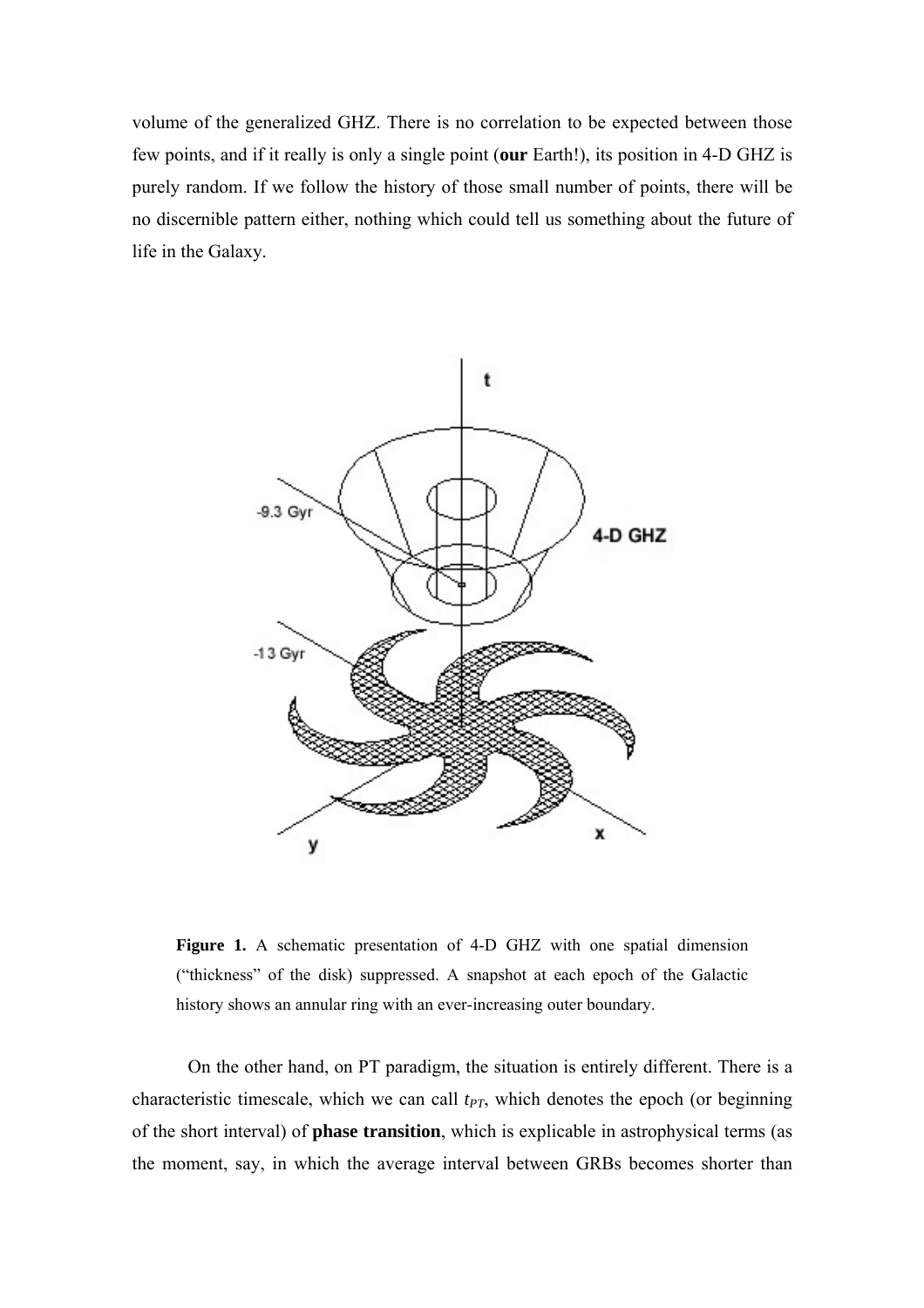complex metazoan evolution timescale). Prior to  $t_{PT}$ , there are no points denoting planets inhabited by complex metazoan lifeforms; even if they appear, at random points, their histories are very short. As we approach  $t_{PT}$ , we begin to notice more and more such points, and as one or more of them passes this critical stage in Galactic evolution, they begin to bifurcate and diffuse filling the 4-D GHZ at rather short timescales (Fermi-Hart-Tipler colonization timescales). The Galaxy passes into an entirely different regime of its history, since it becomes filled with life. Even more, it is reasonable to assume that the emergent Kardashev's Type III civilization(s) of the postphase-transition epoch will spread their influence beyond the confines of GHZ, since they will have technological capabilities to make otherwise inhospitable planetary systems habitable by terraforming or even creation of entirely artificial planets or advanced habitats, like the Dyson spheres [34,35].

 Thus, if we claim that Earths are rare (which seems to be necessary for explanation of the "Great Silence" in any case), it is important to understand that they can be rare in time as well as in space. If we restrict the interesting – from the astrobiological point of view – 4-volume to the history of our Galaxy so far, we obtain two quite different pictures, both of which can explain the "Great Silence". These are:

- 1. RARITY IN SPACE  $\Leftrightarrow$  RE hypothesis;
- 2. RARITY IN TIME  $\Leftrightarrow$  PT hypothesis.

Both have causal explanation through regulation mechanisms; only distinction is that in one case the mechanism is predominantly global and evolving, while in the second case the mechanism is some stochastic combination of global and local factors, with the latter being dominant (rarity of Moon, "right" kind of Jupiters, etc.).

 On RE paradigm, Earths are **intrinsically** rare. On PT, they are rare only in comparison to the ensemble of past planets. While the "biological part" of the story is similar (and poorly understood!) in both pictures, the "physical part" is easier to quantify in PT. Namely, global regulation mechanisms are astrophysical, and thus subject to a rather simple, well-known laws. Correlations do not exist in RE picture neither in space nor time, while correlations in PT picture are present only in the temporal domain.<sup>7</sup>

 7 If we discard the possibility of interstellar panspermia for the moment.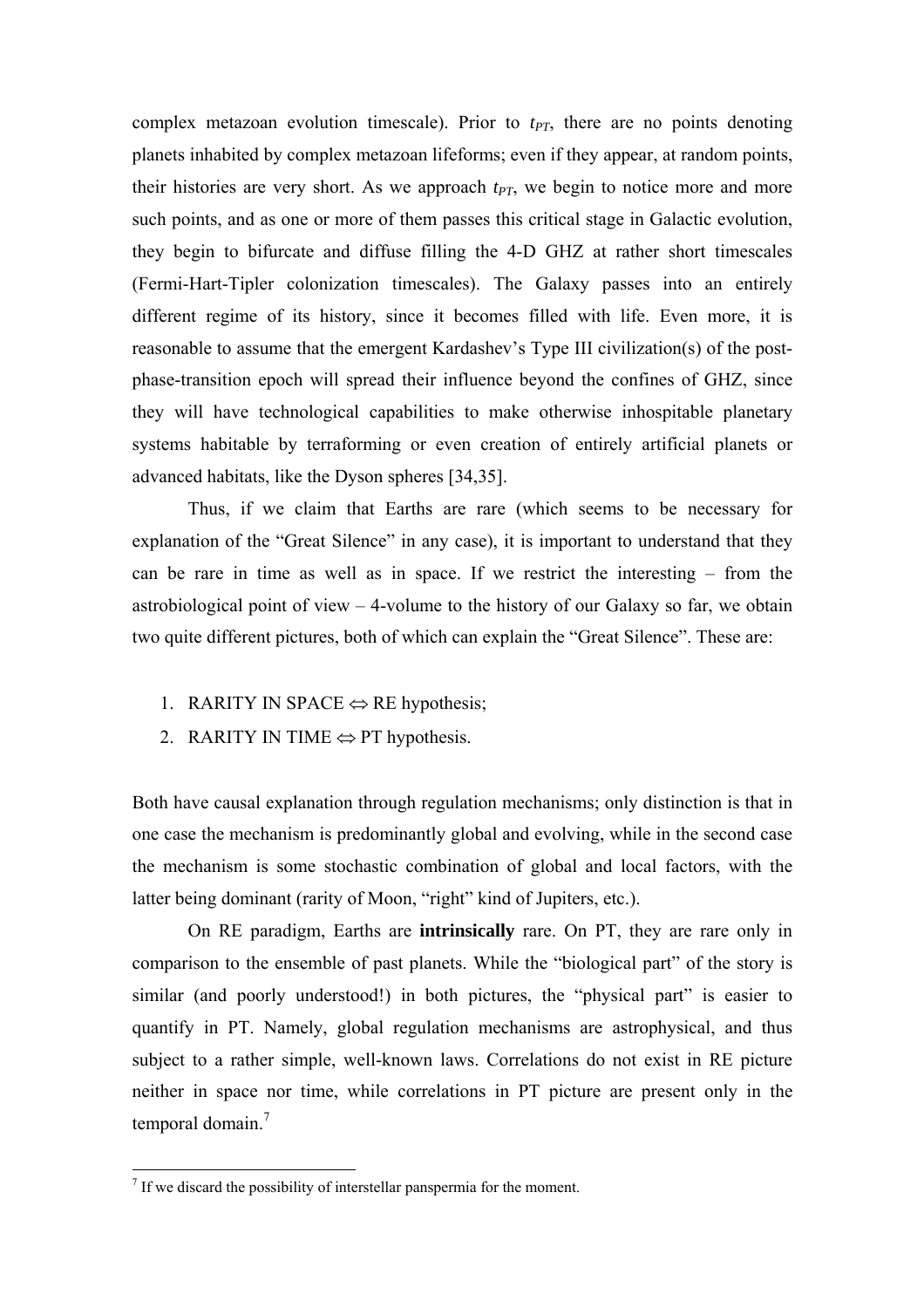Parenthetically, the issue of habitability of future planets has different status in RE and PT theories. On RE, future planets are bound to be inhospitable for the lack of nuclides, among other things. On the other hand, PT virtually guarantees the colonization of the Milky Way by intelligent species, since there are many starting points of such colonization, and other obstacles to colonization (for instance, those of sociological nature) are not supposed to be universal. Of course, it is enough that colonization starts **once** prior to the remote end of the stelliferous era, for the Galaxy to end in the life-filled state.

#### **4. Observer-selection hypotheses and SETI**

 $\overline{a}$ 

One of the important points of divergence between the two observer-selection hypotheses in astrobiology is, obviously, their treatment of **time**. While on RE the temporal evolution either does not matter or even **worsen** chances of encountering an Earth in the Galaxy (due to the decline in plate tectonics generators), the very core of PT approach encompasses a temporal evolution quality. The latter hypothesis suggests that our presence on Earth now selects a particular (and rather **special**) epoch of the history of the Milky Way: namely the epoch in which global regulation enables emergence of complex, intelligent lifeforms. Thus, this is another instance of the socalled Weak Anthropic Principle (WAP), or, more generally, an observation-selection effect (for the best modern treatment, see [19]).<sup>8</sup> Conclusions in astrobiology, similarly to those in cosmology, have to be drawn after Bayesian taking into account those features of our (astro)physical environment which influence the number or probability distribution of intelligent observers.<sup>9</sup>

 We now perceive an important epistemological advantage of PT over RE: it manages to retain the Principle of Mediocrity **over the surfaces of simultaneity**. Indeed, there is nothing special about the **position** of Earth right now (except for the necessary fact that it is within the GHZ). However, our **temporal** location is rather special, since we are evolved complex metazoans on the verge—in terms of

<sup>&</sup>lt;sup>8</sup> Thus, we strongly reject the unsupported assertion of Webb that a possible discovery of extraterrestrial intelligence would refute WAP [4]; in our view, WAP is analytic consequence of the naturalistic existence of intelligent observers, and cannot be refuted.

<sup>&</sup>lt;sup>9</sup> There is another important assumption needed here in order for this mode of reasoning to be applicable to the PT paradigm: that new complex-lifeform habitats cannot be expected to arise in a colonized Galaxy; this is antithetical to proposals such as the "Zoo Hypothesis" of Ball [20].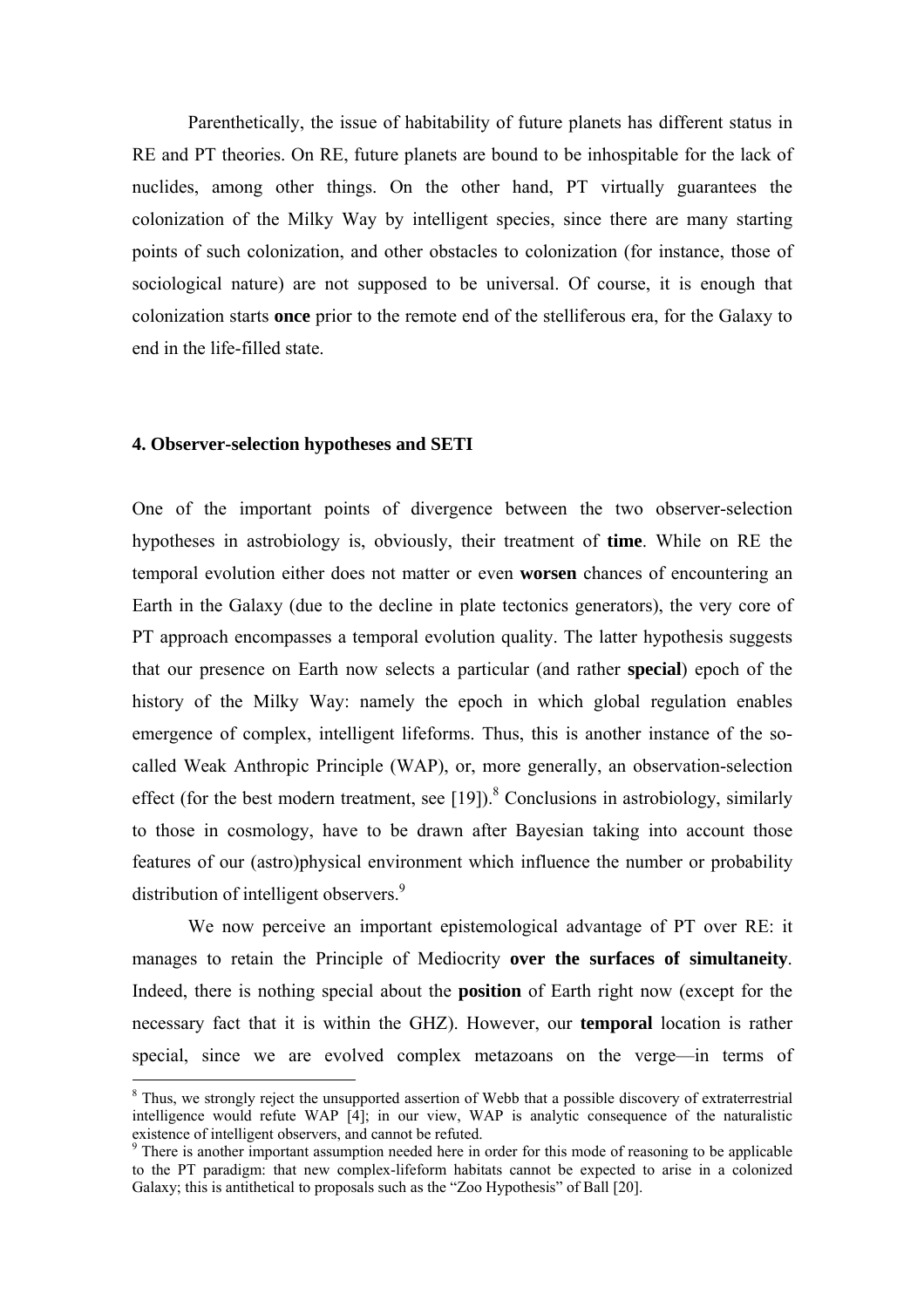astrophysical timescales—of having capacities to leave our home biosphere and embark on the venture of Galactic colonization.

 The situation is somewhat similar to the one in the history of XX-century cosmology. It is well-known that the historically all-important steady-state cosmological model of Bondi and Gold [36]<sup>10</sup> was based upon the "Perfect Cosmological Principle." This principle can be simply expressed as the homogeneity of the universe in 4 dimensional spacetime (instead of just in 3-dimensional space, the latter statement being, since Eddington and Milne called the Cosmological Principle). It was repeatedly pointed out by the steady-state defenders that their theory can be easily falsified, while the rival Big Bang paradigm included events (close to the initial singularity) which are unobservable even in principle. In spite of often acknowledged epistemological superiority (e.g., [39]), the development of observational cosmology in 1960s has decidedly refuted the steady-state paradigm. This has reaffirmed the importance of evolutionary change in cosmology and astrophysics in general; we are **not** to consider only processes we witness today. Dicke's explanation of the so-called "large-number coincidences" goes far toward explanation why our temporal position must be atypical [23]. On the other hand, the (restricted) Cosmological Principle continues to hold, and it is routinely empirically confirmed these days by, for example, microwave background observations. Thus, if we restrict ourselves to the surfaces of simultaneity, there is really nothing atypical or special about our location. If we reason by analogy in astrobiology, we conclude that PT paradigm has epistemological advantage over  $RE<sup>11</sup>$ .

 The most important consequence of this is that SETI projects make sense in PT paradigm, in contrast to RE. We expect to encounter many extraterrestrial civilizations throughout the Galaxy at approximately the same level of complexity and technological development as our own in the PT paradigm. Their detection and communication with them would be, obviously, of great interest to humanity.

### **5. Conclusions**

 $\overline{a}$ 

Our conclusions can be summarizes in the following table:

 $10$  The version of the late Sir Fred Hoyle, the greatest champion of the steady-state concept, was somewhat different, being based upon the modification of the gravitational field equations, and not on universal methodological principles [37]. For detailed history, see [38].

<sup>&</sup>lt;sup>11</sup> For a similar analogy of situation in cosmology and astrobiology, see [12].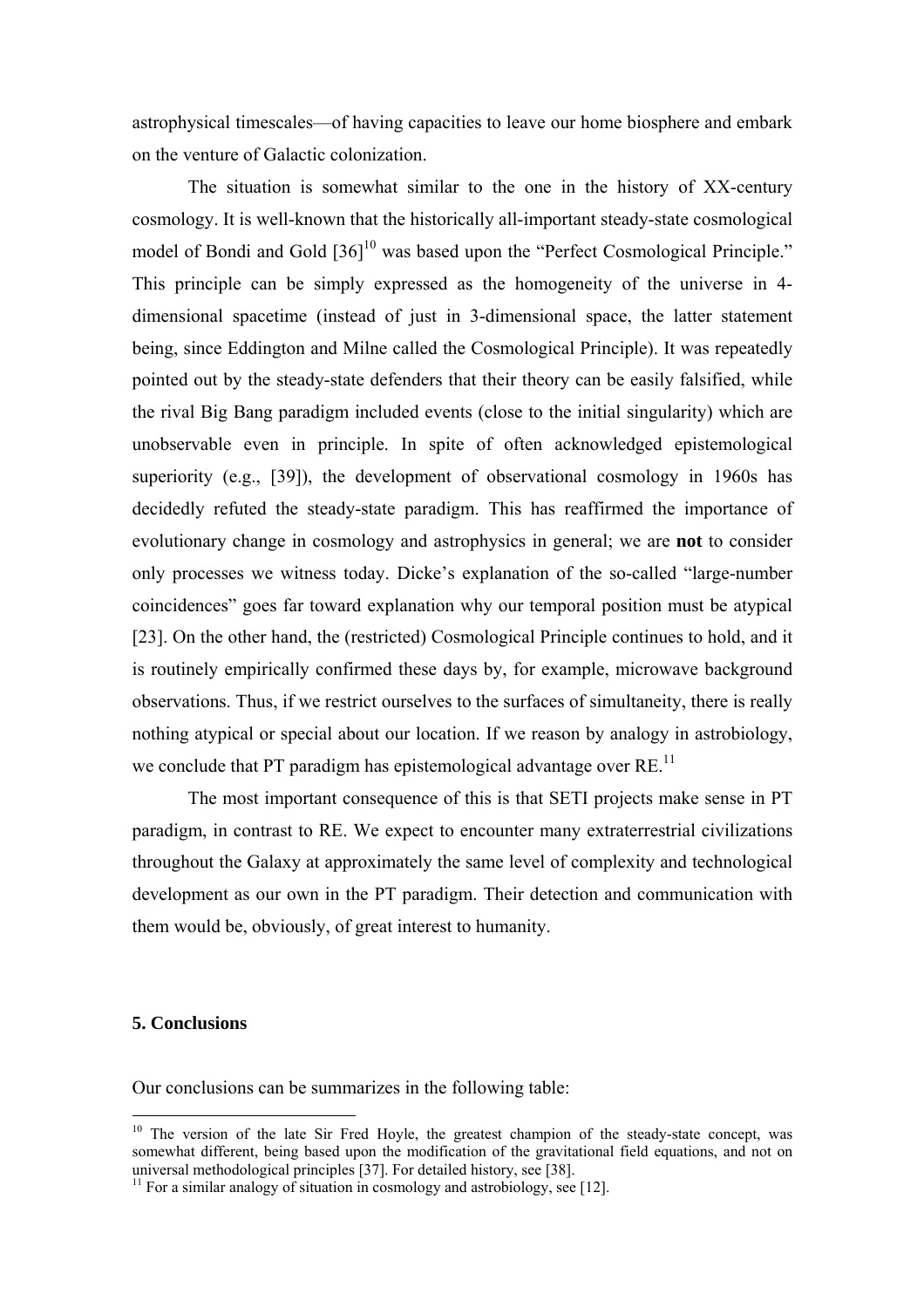|                          | <b>RE</b> paradigm | PT paradigm                  |
|--------------------------|--------------------|------------------------------|
| <b>OBSERVER SELECTS</b>  | astrobiological    | astrobiological parameters + |
|                          | parameters         | time                         |
| <b>DOMINANT</b>          | local              | global                       |
| <b>REGULATION</b>        |                    |                              |
| <b>UBIQUITY OF</b>       | yes                | yes                          |
| <b>SIMPLE LIFE?</b>      |                    |                              |
| <b>SOLAR SYSTEM</b>      | n <sub>0</sub>     | yes                          |
| <b>TYPICAL TODAY?</b>    |                    |                              |
| <b>CORRELATIONS</b>      | none               | temporal correlations        |
| <b>BETWEEN EARTHS?</b>   |                    |                              |
| <b>GALACTIC</b>          | low                | high                         |
| <b>COLONIZATION</b>      |                    |                              |
| <b>PROBABILITY</b>       |                    |                              |
| <b>SETI MAKES SENSE?</b> | n <sub>0</sub>     | yes                          |

Although much work remains to be done in giving precise quantitative form to both observation-selection astrobiological paradigms, their very appearance testifies that there is some real progress in this young and immature field, which is now, after a lull, receiving renewed attention. It is to be hoped that further numerical work, on both astrophysical and biological side of the story will help further discriminate between these two options.

**Acknowledgements.** The basic ideas of this paper arose from a pleasant spring walk with Irena Diklić, who is, therefore, credited for their possible merit; it is superfluous to say that the responsibility for any shortcomings lies entirely with the author. In addition, the author is happy to acknowledge useful chats with Nick Bostrom, Mark A. Walker, Slobodan Popović, David Darling, Zoran Živković, Ivana Dragićević, Robert J. Bradbury, Viorel Badescu, James Hughes, Petar Grujić, G. David Brin, Zoran Knežević, and Richard Cathcart. Invaluable technical help of Srdjan Samurović, Branislav Nikolić,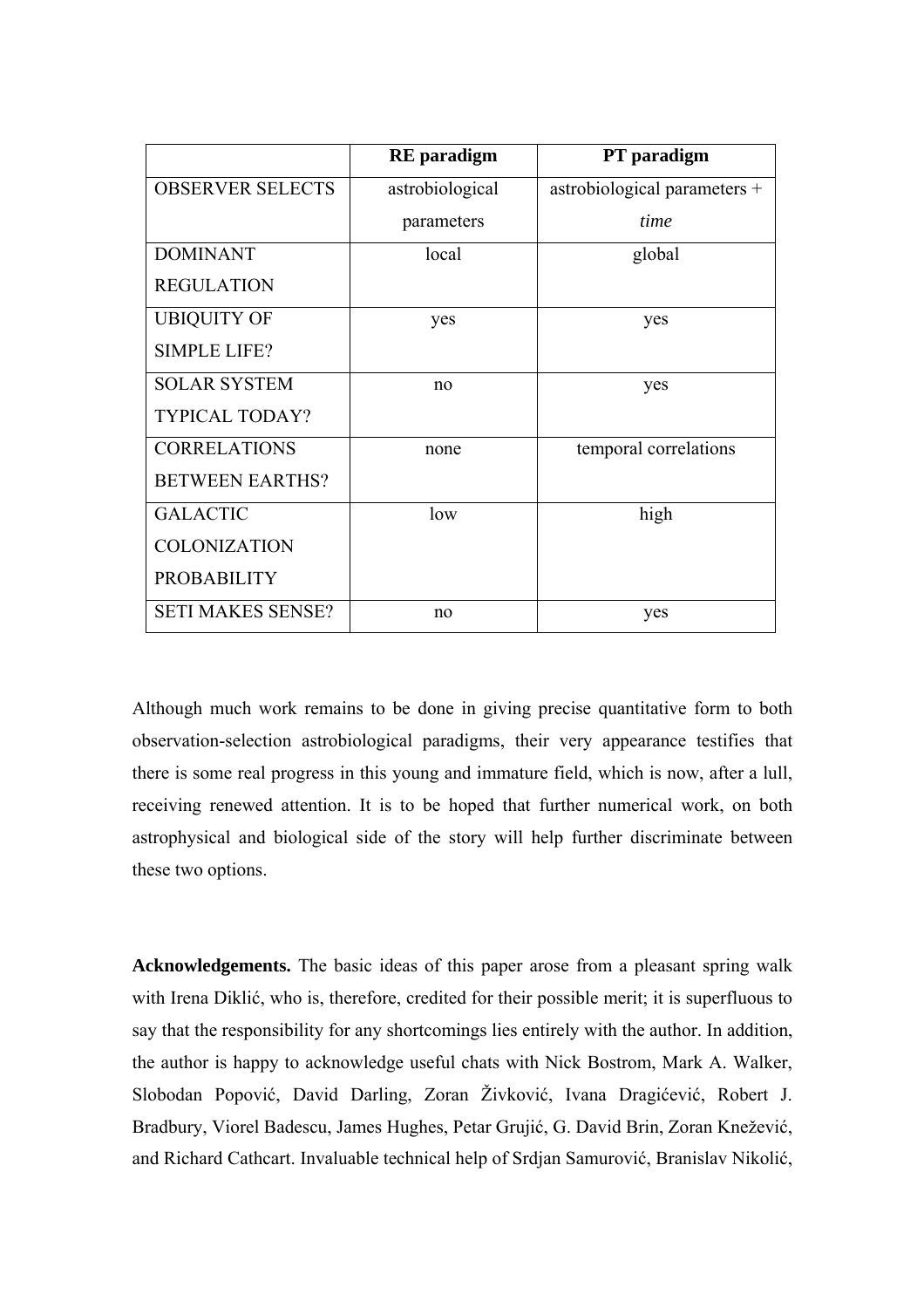Nikola Milutinović, Vjera Miović, Milan Bogosavljević, Saša Nedeljković, Vesna Milošević-Zdjelar, and Olga Latinović is wholeheartedly acknowledged. This research has made extensive use of NASA's Astrophysics Data System (ADS) Service. The author's interest in astrobiology was sparkled by reading some of the best SF literature of all times, notably Lem's *His Master's Voice* and brothers' Strugatsky *The Roadside Picnic*.

### **References**

- [1.] P. D. Ward and D. Brownlee, "Rare Earth: Why Complex Life Is Uncommon in the Universe", Springer, New York, 2000.
- [2.] J.Annis, "An Astrophysical Explanation for the Great Silence", J. Brit. Interplan. Soc., **52**, pp.19-22, 1999.
- [3.] G. D. Brin, "The 'Great Silence': the Controversy Concerning Extraterrestrial Intelligence", Q. Jl. R. astr. Soc., **24**, pp.283-309, 1983.
- [4.] S. Webb, "Where is Everybody? Fifty Solutions to the Fermi's Paradox", Copernicus, New York, 2002.
- [5.] S. E. Thorsett, "Terrestrial implications of cosmological gamma-ray burst models", Astrophys. J., **444**, pp.L53-L55, 1995.
- [6.] A. Dar, "Life Extinctions by Neutron Star Mergers," in "Very High Energy Phenomena in the Universe; Morion Workshop", ed. by Y. Giraud-Heraud and J. Tran Thanh Van (Editions Frontieres, Paris), pp.379-.., 1997.
- [7.] J. Scalo and J. C. Wheeler, "Astrophysical and astrobiological implications of gamma-ray burst properties," Astrophys. J., **566**, pp.723-737, 2002.
- [8.] J. N. Clarke, "Extraterrestrial Intelligence and Galactic Nuclear Activity," Icarus, **46**, pp.94-96, 1981.
- [9.] S. V. M. Clube, "Does our galaxy have a violent history?" Vistas in Astronomy, **22**, pp.77-118, 1978.
- [10.] P. A. LaViolette, "Cosmic-ray volleys from the Galactic center and their recent impacts on the Earth environment," Earth, Moon, and Planets, **37**, pp.241-286, 1987.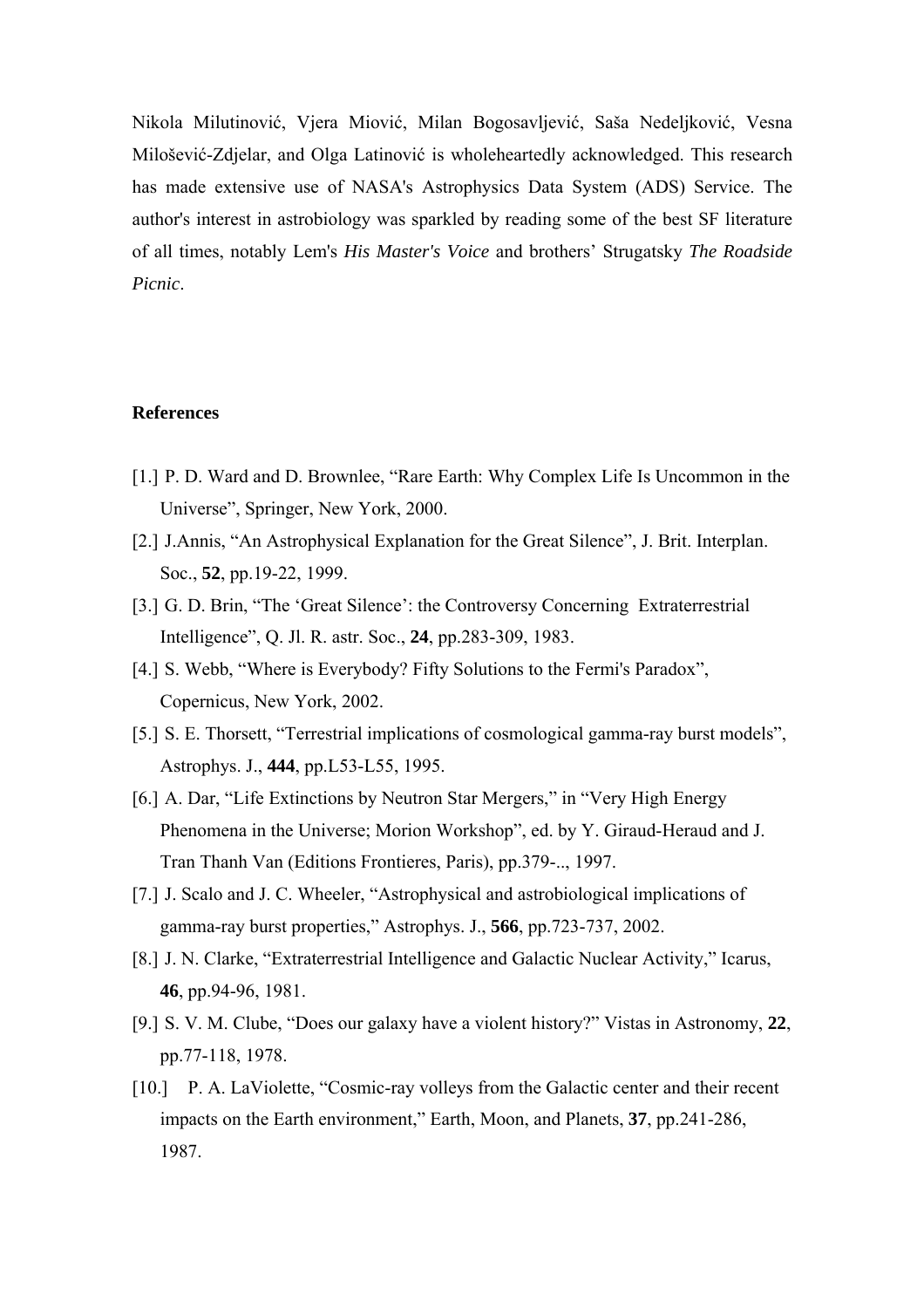- [11.] G. Gonzalez, D. Brownlee, and P. Ward, "The Galactic Habitable Zone: Galactic Chemical Evolution", Icarus, **152**, pp.185-200, 2001.
- [12.] I. Almár, "Analogies between Olbers' paradox and the Fermi paradox", Acta Astronautica, **26**, pp.253-256, 1992.
- [13.] M. M. Ćirković, "Astrobiological Phase Transition", in preparation, 2003.
- [14.] D. J. Asher, S. V. M. Clube, W. M. Napier, and D. I. Steel, "Coherent" catastrophism," Vistas in Astronomy, **38**, pp.1-27, 1994.
- [15.] M. R. Rampino, "The Galactic theory of mass extinctions: an update", Cel. Mech. and Dyn. Astron., **69**, pp.49-58, 1998.
- [16.] J. I. Collar, "Biological Effects of Stellar Collapse Neutrinos," Phys. Rev. Lett., **76**, pp.999-1002, 1996.
- [17.] S. Abbas and A. Abbas, "Volcanogenic Dark Matter and Mass Extinctions," Astropart. Phys., **8**, pp.317-320, 1998.
- [18.] N. J. Shaviv "The spiral structure of the Milky Way, cosmic rays, and ice age epochs on Earth," New Astronomy, **8**, pp.39-77, 2002.
- [19.] N. Bostrom, "Anthropic Bias: Observation Selection Effects in Science and Philosophy", Routledge, New York, 2002.
- [20.] J. A. Ball, "The Zoo Hypothesis", Icarus, **19**, pp.347-349, 1973.
- [21.] F. Drake and D. Sobel, "Is Anyone Out There?", Simon and Schuster, London, 1991.
- [22.] R. P. Turco et al., "Nuclear winter: global consequences of multiple nuclear explosions", Science, **222**, pp.1283-1297, 1983.
- [23.] R. H. Dicke, "Dirac's Cosmology and Mach's Principle", Nature, **192**, pp.440- 441, 1961.
- [24.] J. D. Barrow and F. J. Tipler, "The Anthropic Cosmological Principle", Oxford University Press, New York, 1986.
- [25.] C. H. Lineweaver, "An Estimate of the Age Distribution of Terrestrial Planets in the Universe: Quantifying Metallicity as a Selection Effect", Icarus, **151**, pp.307- 313, 2001.
- [26.] M. M. Ćirković, "Future of Galaxies and the Fate of Intelligent Beings", Serbian Astronomical Journal, **159**, pp.79-86, 1999.
- [27.] G. Laughlin, P. Bodenheimer, and F. C. Adams, "The End of the Main Sequence", Astrophys. J., **482**, pp.420-432, 1997.